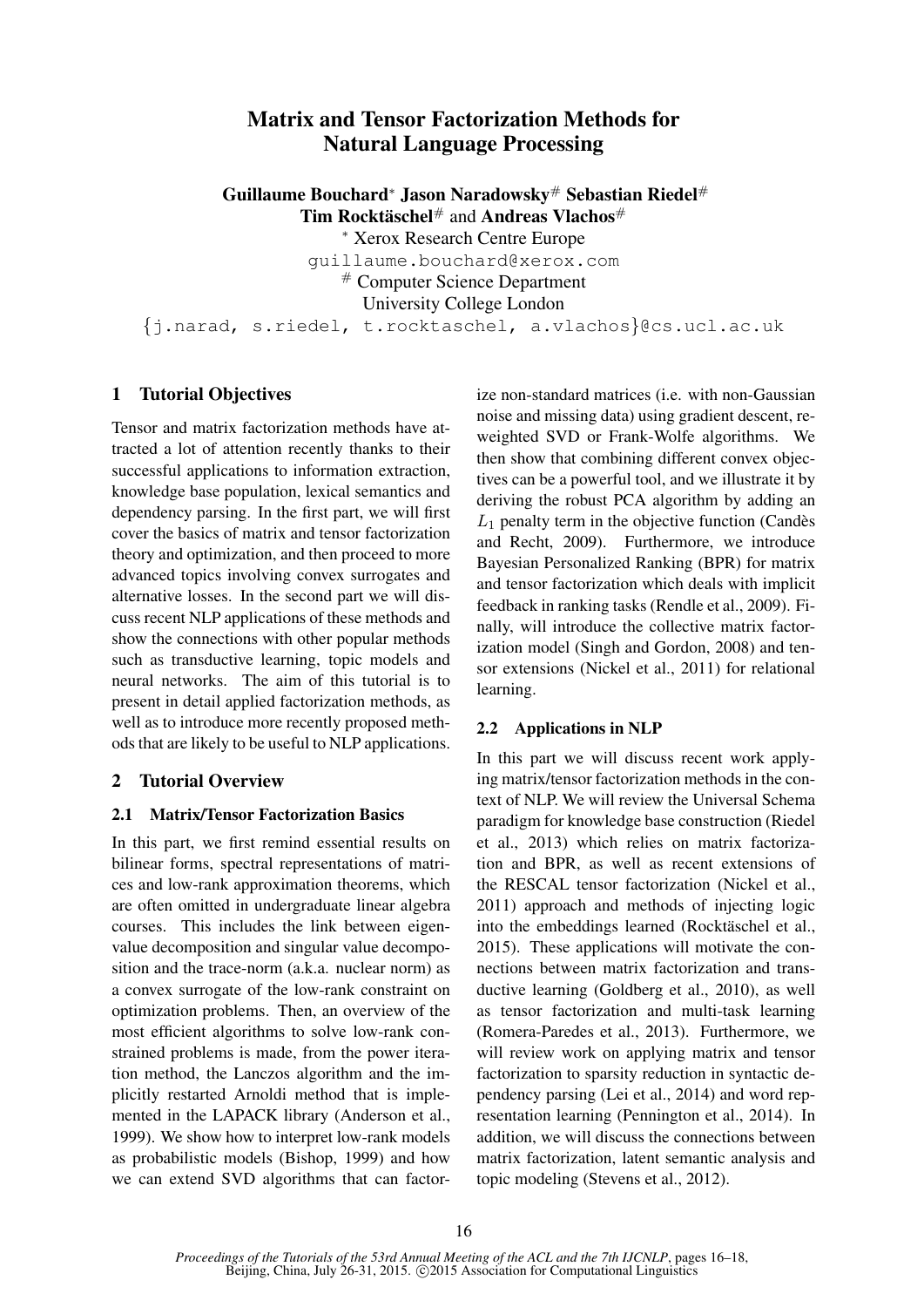#### 3 Structure

Part I: Matrix/Tensor Factorization Basics (90 minutes)

- Matrix factorization basics (40 min): bilinear forms, spectral representations, low rank approximations theorems, optimization with stochastic gradient descent, losses
- Tensor factorization basics (20 minutes): representations,notation decompositions (Tucker etc.)
- Advanced topics (30 minutes): convex surrogates, L1 regularization, alternative losses (ranking loss, logistic loss)

Break (15 minutes)

Part II: Applications in NLP (75 minutes)

- Information extraction, knowledge base population with connections to transductive learning and multitask learning (35 minutes)
- Lexical semantics with connections to neural networks, latent semantic analysis and topic models (30 minutes)
- Structured prediction (10 minutes)

## 4 About the Speakers

Guillaume Bouchard is a senior researcher in statistics and machine learning at Xerox, focusing on statistical learning using low-rank model for large relational databases. His research includes text understanding, user modeling, and social media analytics. The theoretical part of his work is related to the efficient algorithms to compute high dimensional integrals, essential to deal with uncertainty (missing and noisy data, latent variable models, Bayesian inference). The main application areas of his work includes the design of virtual conversational agents, link prediction (predictive algorithms for relational data), social media monitoring and transportation analytics. His web page is available at www.xrce.xerox.com/ people/bouchard.

Jason Naradowsky is a postdoc at the Machine Reading group at UCL. Having previously obtained a PhD at UMass Amherst under the supervision of David Smith and Mark Johnson, his current research aims to improve natural language understanding by performing task-specific training of

word representations and parsing models. He is also interested in semi-supervised learning, joint inference, and semantic parsing. His web page is available at http://narad.github.io/.

Sebastian Riedel is a senior lecturer at University College London and an Allen Distinguished Investigator, leading the Machine Reading Lab. Before, he was a postdoc and research scientist with Andrew McCallum at UMass Amherst, a researcher at Tokyo University and DBCLS with Tsujii Junichi, and a PhD student with Ewan Klein at the University of Edinburgh. He is interested in teaching machines how to read and works at the intersection of Natural Language Processing (NLP) and Machine Learning, investigating various stages of the NLP pipeline, in particular those that require structured prediction, as well as fully probabilistic architectures of end-to-end reading and reasoning systems. Recently he became interested in new ways to represent textual knowledge using low-rank embeddings and how to reason with such representations. His web page is available at http://www.riedelcastro.org/.

Tim Rocktäschel is a PhD student in Sebastian Riedel's Machine Reading group at University College London. Before that he worked as research assistant in the Knowledge Management in Bioinformatics group at Humboldt-Universität zu Berlin, where he also obtained his Diploma in Computer Science. He is broadly interested in representation learning (e.g. matrix/tensor factorization, deep learning) for NLP and automated knowledge base completion, and how these methods can take advantage of symbolic background knowledge. His webpage is available at http: //rockt.github.io/.

Andreas Vlachos is postdoc at the Machine Reading group at UCL working with Sebastian Riedel on automated fact-checking using lowrank factorization methods. Before that he was a postdoc at the Natural Language and Information Processing group at the University of Cambridge and at the University of Wisconsin-Madison. He is broadly interested in natural language understanding (e.g. information extraction, semantic parsing) and in machine learning approaches that would help us towards this goal. He has also worked on active learning, clustering and biomedical text mining. His web page is available at http://sites.google.com/ site/andreasvlachos/.